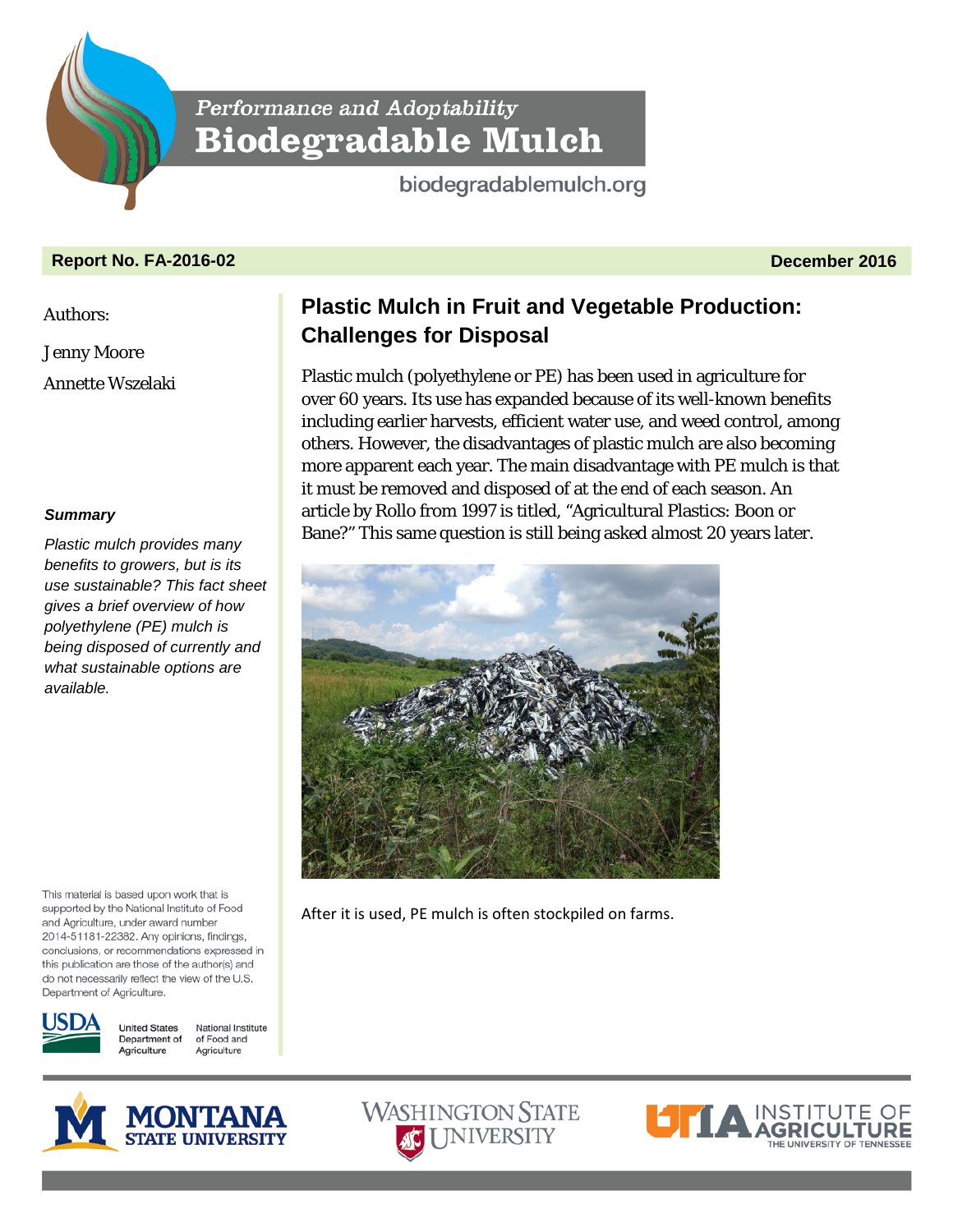# *Potential Disposal Options*

## **Recycling**

Potentially, one of the best options for disposal would be to recycle used mulch film; however, this has proven to be very difficult to implement because mulches are dirty after field use, recycling facilities are limited, and it can be challenging to transport used plastic to recycling facilities. In some areas progress has been made in recycling, including the Recycling Agricultural Plastics Program (RAPP) at Cornell University, and the Florida Agricultural Plastic Recyclers (FLAG), which have developed ways to clean used mulch film efficiently. A 2008 report from California states that about 36% of producers surveyed recycle some of their agricultural plastic, and that on-farm plastic pick-up would greatly increase their recycling rate (Hurley 2008). The Southern Waste Information Exchange provides an online listing service for businesses to find markets for materials they might otherwise discard (http://www.wastexchange.org/). However, recycling options are very limited in many states and regions around the country. Extension workers in Michigan report that after 15 years working with the recycling industry, not much progress has been made in recycling used mulch (Shek 2014). According to a 2013 report from Moore Recycling Group, there has been a rise in plastic film recycling (items like grocery bags), but recovery of used agricultural film has declined by 11% for dirty agricultural plastic film and by 98% for clean ag film. This decline is partially due to China's 2013 "Green Fence" program which implemented strict regulations for the quality of recyclables they will accept.

## **Incineration**

There is potential to recover energy from plastic film through incineration, but as with recycling, there are obstacles (Hemphill 1993, Briassoulis et al. 2012). Facilities that produce fuel from used plastics often operate 24 hours a day, seven days a week, thus they need a predictable fuel supply. Agricultural film tends to be widely dispersed, seasonal, and low in volume, which makes it harder to use for fuel production (Hemphill 1993, Springman 2014). Other concerns with incineration include pesticide residues and emissions (Garte and Kowal 1993, Felton 2016).

#### **On-farm Burning**

Many growers continue to dispose of PE mulch by open burning on the farm. This is now illegal in many states, including Arizona, California, Colorado, Connecticut, Hawaii, Idaho, Kentucky, Massachusetts, New York, Ohio, Tennessee, Vermont and Wisconsin (Hawkins 2010). Burning PE can release carcinogenic substances, such as dioxin, and other toxic particles into the air (Valavanidis et al. 2008).

#### **Landfills**

In many areas where recycling or incineration is not readily available, growers are faced with hauling the plastic to a landfill and paying the increasing tipping fees. From 1985 to 2010, national average landfill tipping fees per ton have increased by an average of \$1.24 per year, and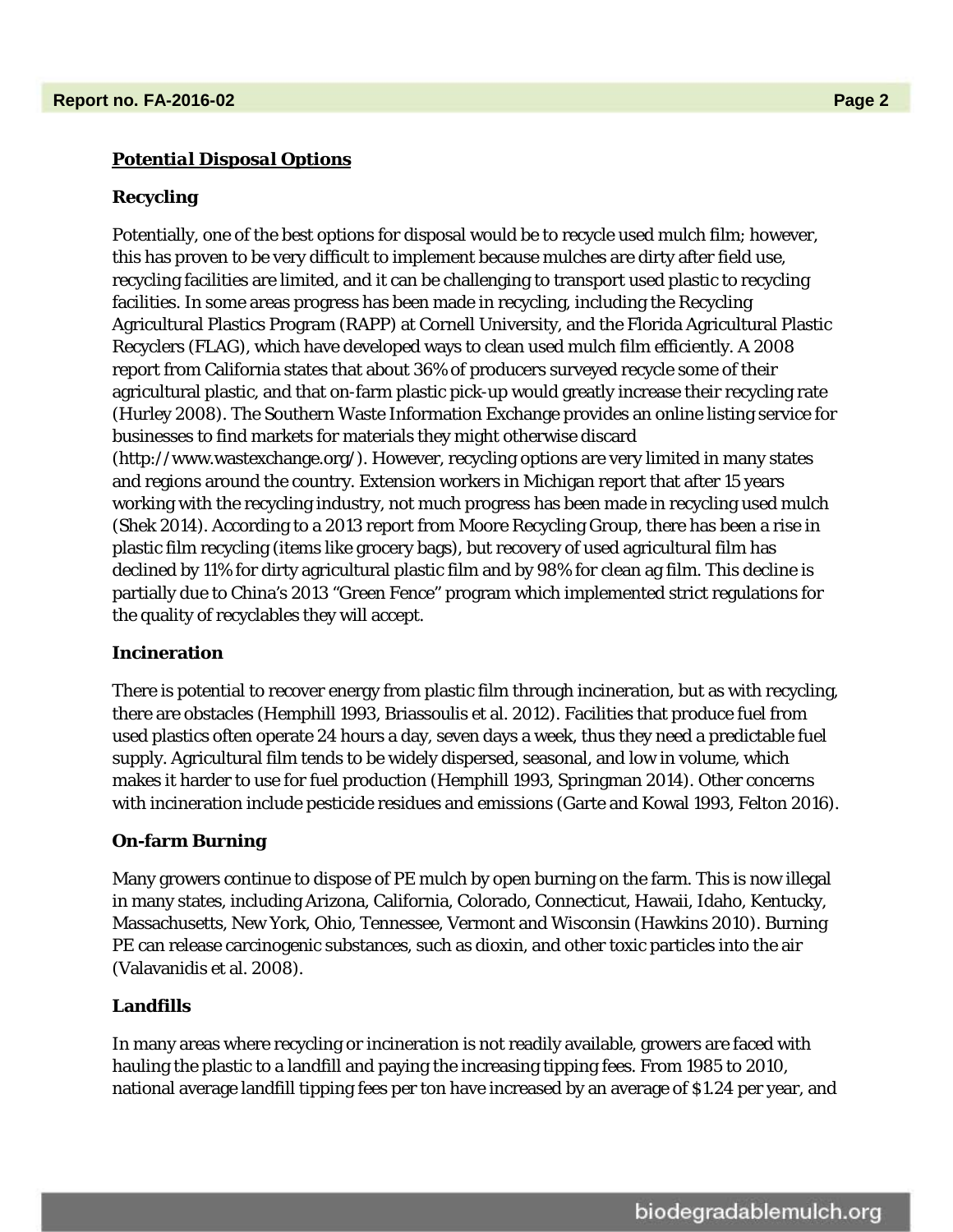the number of landfills has decreased from about 20,000 in the 1970s to just over 1,900 in 2010 (NSWMA 2012). In Tennessee, it can be difficult to locate a landfill that accepts agricultural plastic and one landfill in East Tennessee that does accept it charges \$53/ton as of this writing. A Tennessee grower reported that he bales his plastic and rents a dumpster. He can fit 40 acres/dumpster if baled (only 15 acres/dumpster if not baled), and it costs about \$400-450 per load plus a \$50 deposit for the dumpster and a \$3/day dumpster rental fee. In addition to tipping fees, other expenses include the cost of fuel to transport the mulch to the landfill and the employees' wages to pull the plastic from the field and then deliver to the landfill. Due to the limited options, some growers bury the plastic on farm or dump it into rivers and other waterways. This practice can cause water and soil contamination. PE mulch fragments in the soil degrade very slowly and some research suggests complete degradation might take around 300 years, depending on the soil conditions and climate (Ohtake et al. 1998) so neither are long-term mulch disposal solutions.

#### **Biodegradable Mulches**

Much progress has been made in the formulations of plastic film mulches that are biodegradable (BDMs) since the first BDMs became available in the 1970s and 1980s. These are truly biodegradable in that they break down in the soil or in compost to only carbon dioxide and water. Biodegradable mulches would allow a grower to reap the benefits of black plastic, but then till the mulch into the soil at the end of the season, saving labor, fuel, and eliminating disposal issues. Many consumers are interested in how their food is produced and how that



affects the environment. Despite advancements with recycling and incineration, much of the plastic mulch used is still disposed of in unsustainable ways. Of all the progress made so far, the most important may prove to be the developments in BDMs. As these products become more widely available and understood, growers will be able to have the benefits of black plastic mulch, with the benefit of tilling them in the ground at the end of the season, providing a sustainable way to benefit from mulch technology.